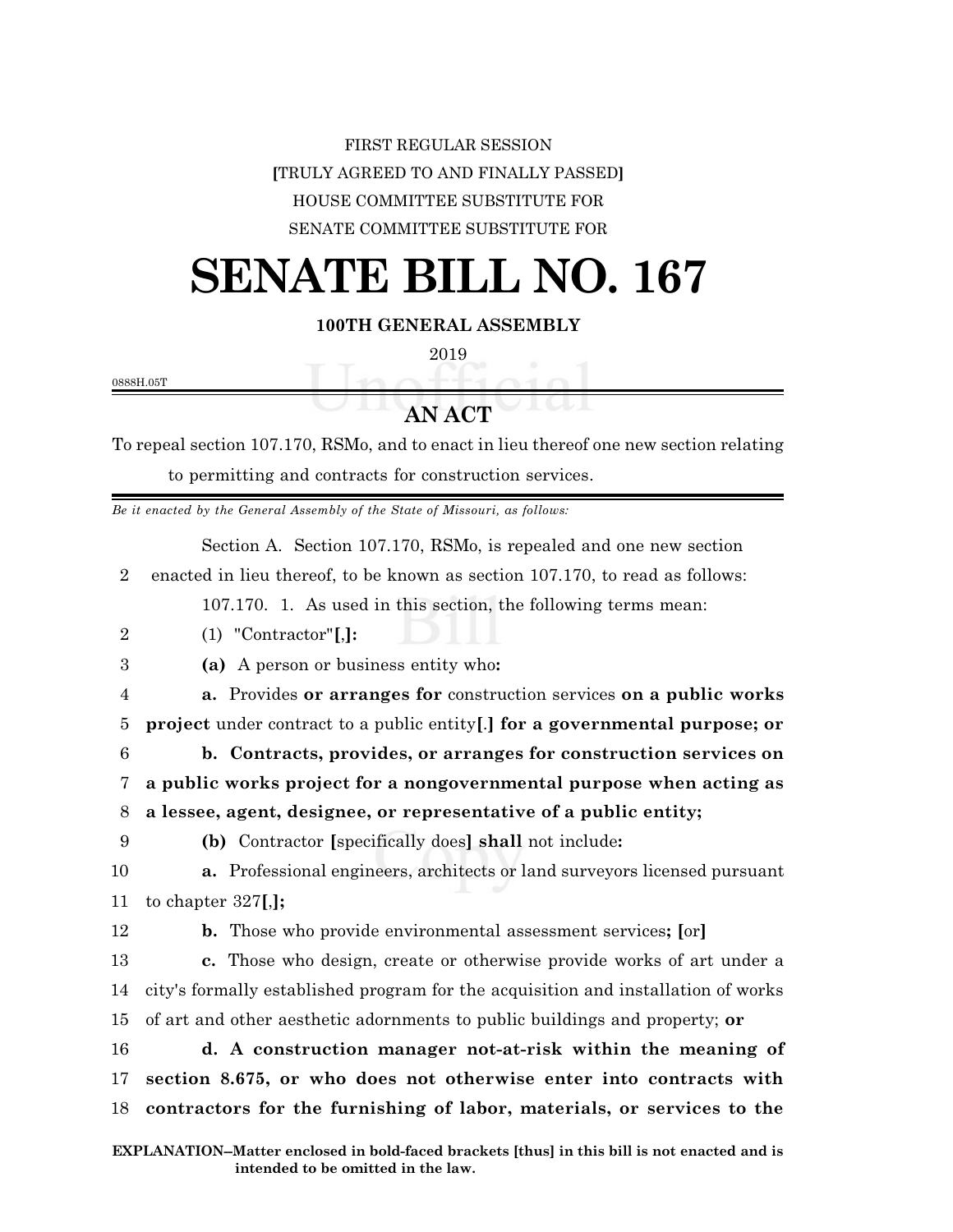#### **public works project;**

 (2) "Public entity", any official, board, commission or agency of this state or any county, city, town, township, school, road district or other political subdivision of this state;

 (3) "Public works", the erection, construction, alteration, repair or improvement of any building, road, street, public utility or other public facility owned by the public entity**, including work for nongovernmental purposes**.

 2. It is hereby made the duty of all public entities in this state, in making contracts for public works, the cost of which is estimated to exceed fifty thousand dollars, to be performed for**:**

**(1)** The public entity**; or**

 **(2) The public entity's lessee, agent, designee, or representative on work for nongovernmental purposes**,

 to require every contractor for such work to furnish to the public entity a bond with good and sufficient sureties, in an amount fixed by the public entity**[**, and**].** Such bond, among other conditions, shall be conditioned for the payment of any and all materials, incorporated, consumed or used in connection with the construction of such work**[**, and**];** all insurance premiums, both for compensation, and for all other kinds of insurance, **on** said work**[**,**];** and for all labor performed in such work whether by **a** subcontractor**, a supplier at any tier,** or otherwise. **Remote suppliers shall not be entitled to recovery under the bond required by this section, unless such suppliers shall have given written notice to the contractor that it has not been paid within ninety days of the time the supplier last supplied materials on the public works project. For purposes of this provision, a "remote supplier" is any material supplier to a public works project having a contract with a second, or lower, tier subcontractor, or with another material supplier of any tier.**

 3. All bonds executed and furnished under the provisions of this section shall be deemed to contain the requirements and conditions as herein set out, regardless of whether the same be set forth in said bond, or of any terms or provisions of said bond to the contrary notwithstanding.

 4. Nothing in this section shall be construed to require a member of the school board of any public school district of this state to independently confirm the existence or solvency of any bonding company if a contractor represents to the member that the bonding company is solvent and that the representations made